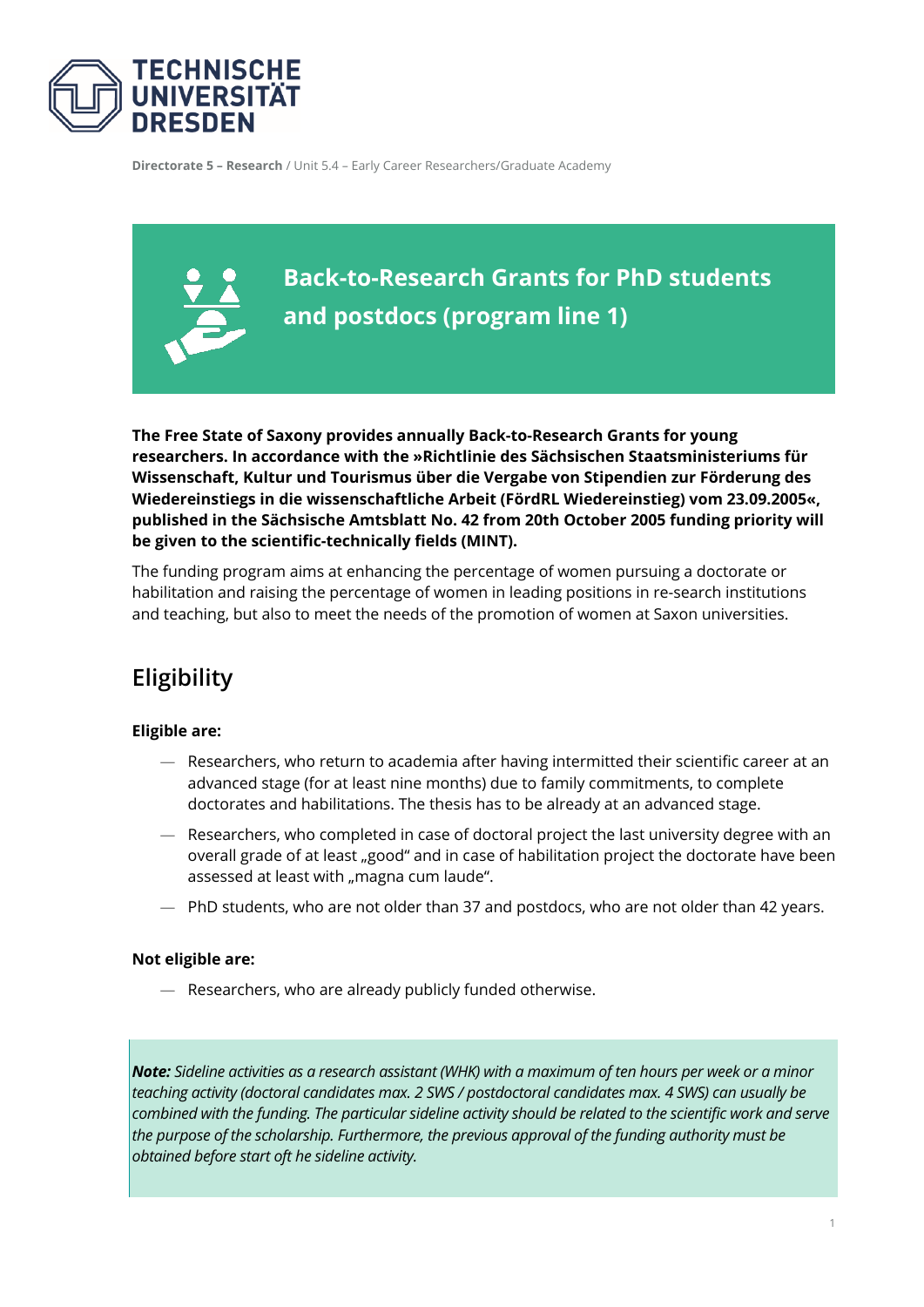## **Duration & Extent of funding**

The funding of Back-to-Research Grants will be granted under the condition that TU Dresden will receive the required financial means from the Federal Government and the Federal State of Saxony.

**The maximum funding period is 12 months**. The scholarship funding ends with the month in which the dissertation thesis is submitted. For family reasons, the scholarship can also be taken as a part-time scholarship with a correspondingly extended term. The amount of the scholarship is reduced according to the part-time period.

### The **monthly funding consists of a scholarship rate of**:

- EUR 985.00 for PhD students,
- EUR 1,285.00 for Postdocs and
- if applicable, a family allowance of EUR 400.00 for the first and EUR 100.00 for each additional child.

### **Funding start:**

- **01st July** (Deadline: 31st March)
- **01st January** (Deadline: 30th September)

*Note: If the scientific project is not completed within the approved funding period for objectively professional reasons which are not in the responsibility of the scholarship holder, an extension of up to six additional months may be granted subject to the available budgetary resources.*

## **Application & Deadline**

The application has to be submitted on paper only via regular mail due in time at the Graduate Academy. Please send your application in the following mentioned order without a folder, nor tacked or clamped to:

TU Dresden Graduate Academy | Funding Programs Mommsenstraße 7 01069 Dresden

### **Application Deadlines\*:**

- **31st March**
- **30th September**

*\* If the end of a period falls on a Saturday, Sunday or public holiday, the period ends at the end of the next working day. (The date of receipt at the central mail service of the TU Dresden is valid.)*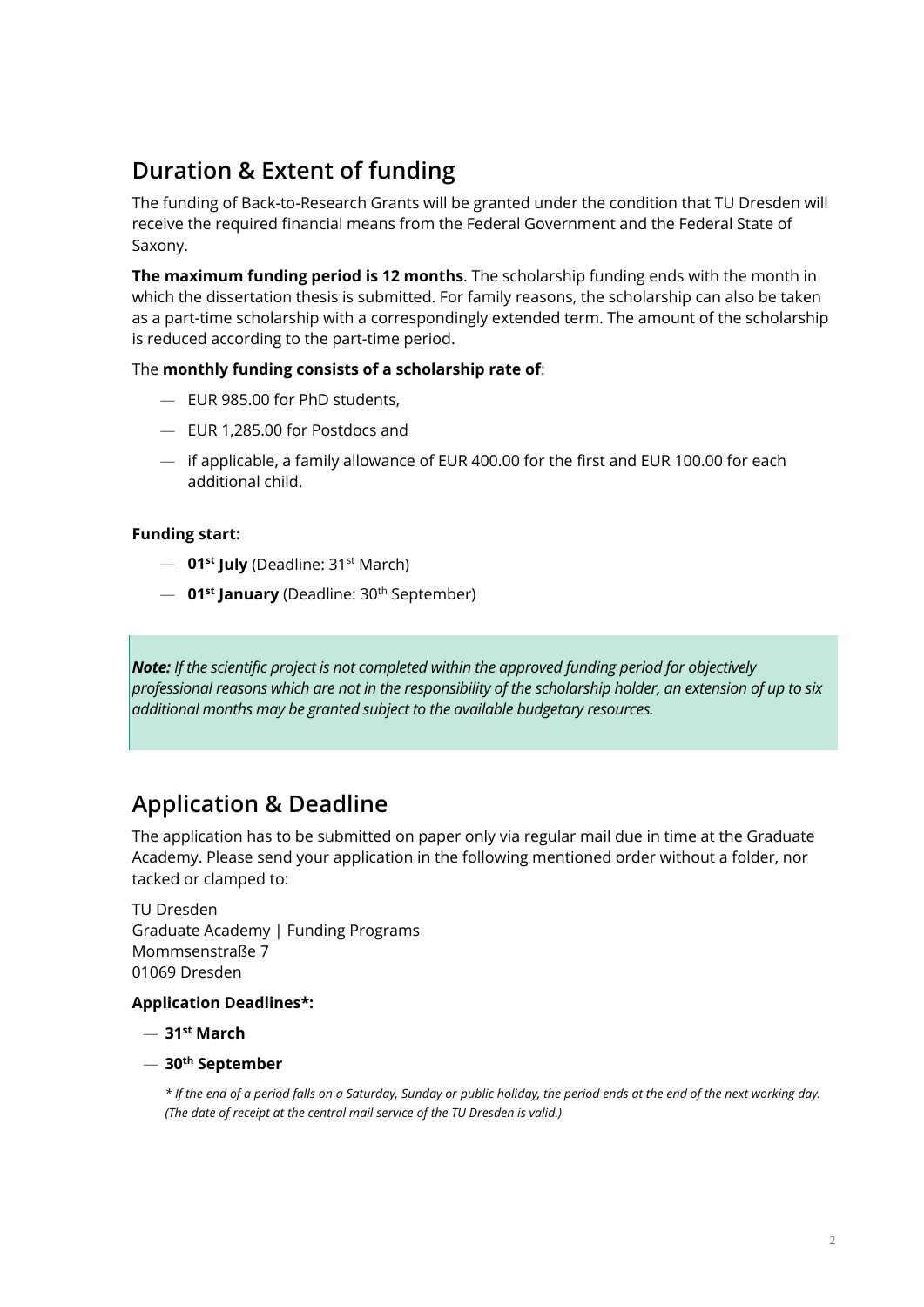*Note: Additional supplements are only possible within the application period. Incomplete applications,*  applications sent by e-mail or applications received after the deadline will not be accepted. Please ensure *that the required letters of recommendation will reach in due time, too.*

*Approximately one week after the application deadline you will receive an acknowledgement of receipt. Notification of funding is generally made after about twelve weeks of the respective deadline for applications. Please refrain from telephone inquiries in this time. The Studentenwerk Dresden (student administration office), Division of Student Financing, will be responsible for all further processing of your application after the funding decision of TU Dresden.*

## **Application documents**

### **Checklist for a complete application:**

- A signed and scanned copy of the **online application form\*** [Please note: Intermediate digital storage of data is not possible]
- **Tabular resume** (CV) incl. list of publications, previous teaching activities and description of the scientific career
- **Copy of the latest university degree**  (if applicable, a copy of a certified English translation of the certificate if it is in a foreign language)
- **Letter of motivation** (max. 2 pages)
- **Description of research project** (max. 5 pages) incl:
	- Problem statement, explanation and aim of the planned project
	- Previous / completed work
	- Detailed explanation of the single work packages and a time schedule for the requested funding period
- **Letter of Recommendations\*** of two supervisors to the scientific results, the quality of the project and the applicant, under special consideration of the scientific work before the suspension period
- □ **Statement of the faculty\*** that the project is of a special scientific interest
- For doctoral candidates: **Certificate of enrollment** or confirmation letter of acceptance as a doctoral candidate by the faculty
- If applicable, **documents relating to a current grant**/funding/work contract
- **In case of a sideline activity** during funding period: confirmation that the sideline activity will not exceed 10 hours a week (teaching activity 2 hours a week for doctorates and 4 hours a week for habilitations) and that incidentally, the applicant will be fully dedicated to the progress of the PhD project.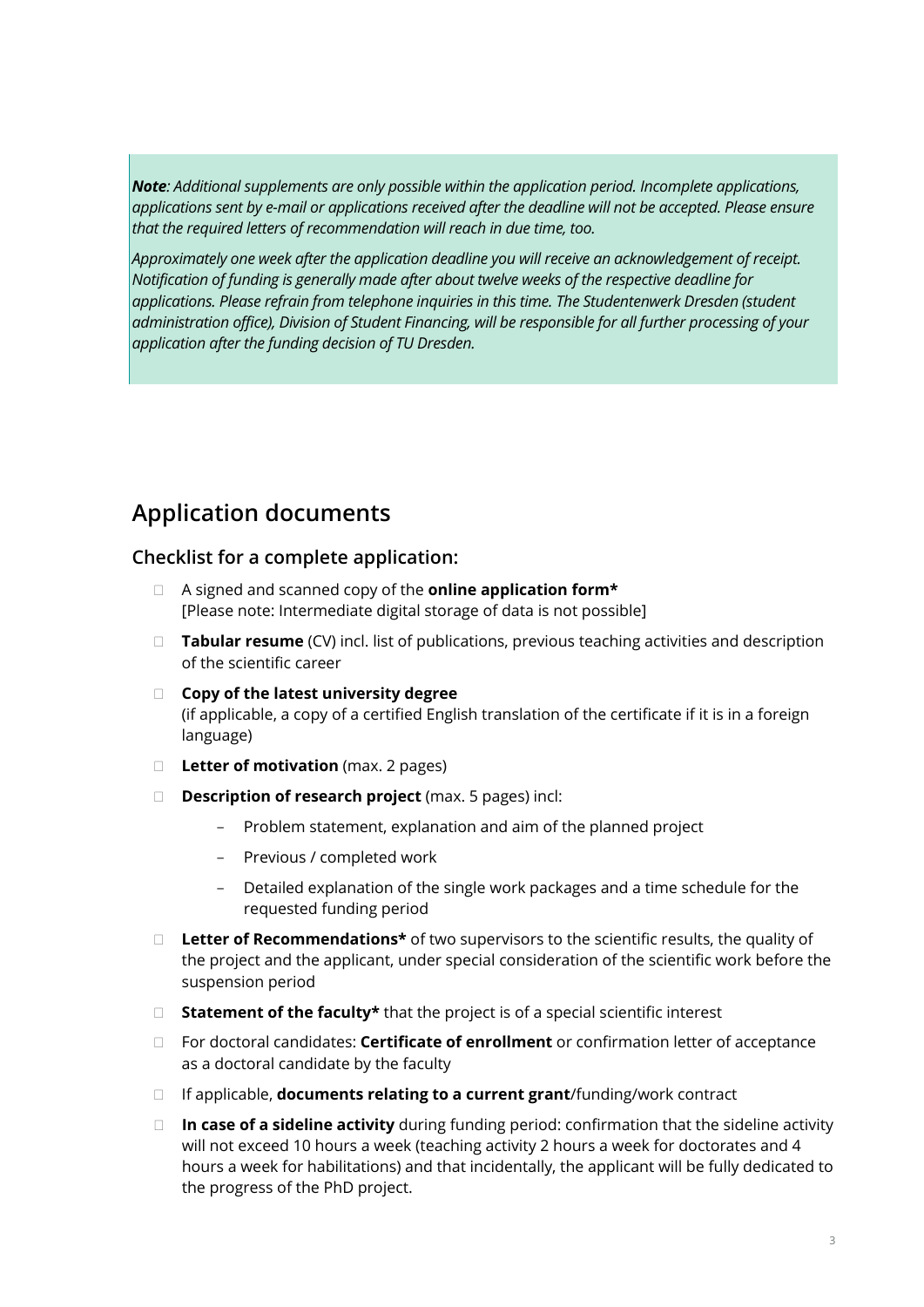- If applicable, **statement of family situation**:
	- Copy of child tax benefit notice
	- Declaration of resident's registration office that the children are living with the applicant in a common household (if no claim for child tax benefit exists due to citizenship)
	- Satement if the other parent receives any scholarship and if so, which scholarship

*\* Documents as downloads available online on the GA program website.*

*Note: The application documents have to be submitted in German only or with a certified translation in German. Documents in English will not be accepted according to the requirements of the funding authority. Exception: Letter of Recommendation and last university certificate can be submitted in English.*

## **Selection procedure**

The selection takes place by the executive committee of the Graduate Academy and the Gender Equality Commissioner of TU Dresden as well as the Equal Opportunities Officer of the respective faculty on the basis of the application handed in. The Back-to-Research Grants for PhD students and postdocs are awarded in a competitive process.

### The **selection criteria** are:

- Qualification of the applicant (academic performance, publications, prizes/awards)
- Projects in the MINT-field
- Quality of the Letter of Recommendation
- Consideration of life circumstances
- Application submitted completely and within the deadline

A fundamental legal right to claim funding within this program does not exist.